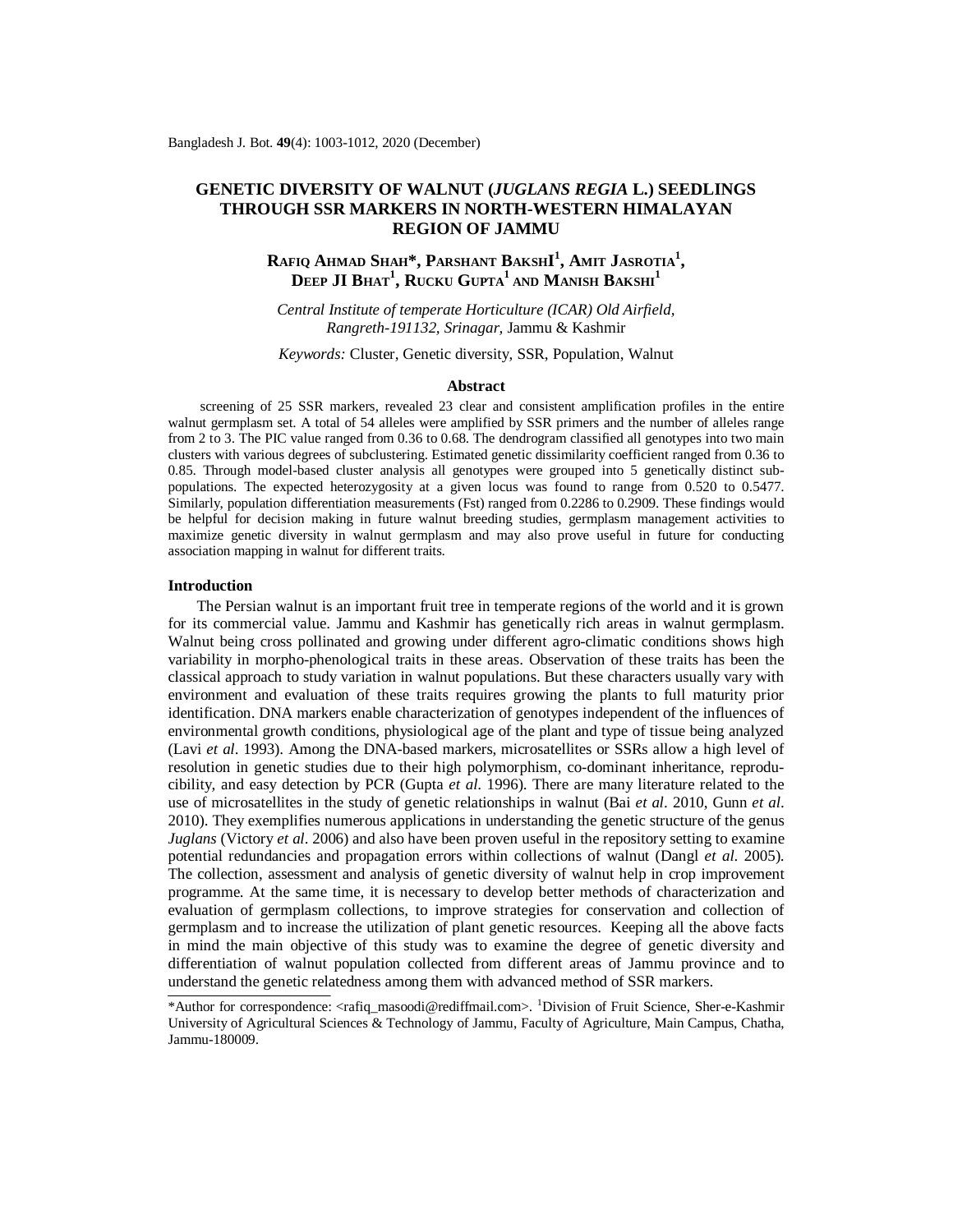### **Materials and Methods**

Young leaf samples from 84 genotypes/accessions were collected from the selected plants for DNA extraction. The genomic DNA isolation was carried out by following the standard method of Doyle and Doyle (1990), with slight modifications. Quality and quantity of genomic DNA was estimated through agarose gel electrophoresis and nanodrop (Thermo scientific USA). A set of 25 SSR marker primers selected from literature survey were used in the amplification of genomic DNA as listed in Table 1 along with primer sequences, annealing temperature and expected amplicon size. PCR was carried out in a 10  $\mu$ l reaction volume containing 1.25  $\mu$ l (25 mM MgCl<sub>2</sub>), 1 µl dNTPs (10mM), 1 µl PCR buffer (10x), 0.5 µl (10µM) forward primer, 0.5 µl (10µM) reverse primer primer, 2 µl DNA template (25-50 ng), 0.15 µl (5 units/ µl) DNA Taq polymerase and 3.6 µl sterile water.

| Primer         | Forward primer<br>$(5'-3')$                     | Reverse primer<br>$(5'-3')$ | Annealing<br>Temp. $(^{\circ}C)$ | Expected<br>amplicon<br>$size$ (bp) |
|----------------|-------------------------------------------------|-----------------------------|----------------------------------|-------------------------------------|
| WGA-42         | F:GTGGGTTCGACCGTGAAC                            | R: AACTTTGCACCACATCCACA     | 55                               | 210-260                             |
| $WGA-1$        | F: ATTGGAAGGGAAGGGAAATG R: CGCGCACATACGTAAATCAC |                             | 56                               | 180-210                             |
| WGA-376        | F:GCCCTCAAAGTGATGAACGT                          | R:TCATCCATATTTACCCCTTTCG    | 56                               | 180-200                             |
| <b>WGA-71</b>  | F: ACCCGAGAGATTTCTGGGAT                         | R:GGACCCAGCTCCTCTTCTCT      | 57                               | 150-165                             |
| $WGA-70$       | F: TGTAATTGGGGAATGTTGCA                         | R: TGGGAGACACAATGATCGAA     | 55                               | 150-160                             |
| <b>WGA-276</b> | F: CTCACTTTCTCGGCTCTTCC                         | R: GGTCTTATGTGGGCAGTCGT     | 60                               | 140-160                             |
| <b>WGA-89</b>  | F: ACCCATCTTTCACGTGTGTG                         | R : TGCCTAATTAGCAATTTCCA    | 57                               | 181-239                             |
| <b>WGA-72</b>  | F: AAACCACCTAAAACCCTGCA                         | R: ACCCATCCATGATCTTCCAA     | 55                               | 150-170                             |
| <b>WGA-79</b>  | F: CACTGTGGCACTGCTCATCT                         | R: TTCGAGCTCTGGACCACC       | 55                               | 204-220                             |
| <b>WGA-76</b>  | F: AGGGCACTCCCTTATGAGGT                         | R: CAGTCTCATTCCCTTTTTCC     | 58                               | 228-254                             |
| <b>WGA-202</b> | F: CCCATCTACCGTTGCACTTT                         | R: GCTGGTGGTTCTATCATGGG     | 62                               | 240-300                             |
| WGA-4          | F: TGTTGCATTGACCCACTTGT                         | R: TAAGCCAACATGGTATGCCA     | 62                               | 220-270                             |
| WGA-9          | F: CATCAAAGCAAGCAATGGG                          | R: CCATTGGTCTGTGATTGGG      | 56                               | 230-290                             |
| WGA69          | F: TTAGATTGCAAACCCACCCG                         | R: AGATGCACAGACCAACCCTC     | 55                               | 80-110                              |
| WGA11          | F: CTCGACAGAAACAGCCACAA                         | R: GGAGTTGTGTGCAGTGCG       | 55                               | 205-225                             |
| WGA-5          | F:CAGTTTGTCCCACACCTCCT                          | R:AACCCATGGTGAGAGAGTGAG     | 62                               | 185-210                             |
| <b>WGA118</b>  | F:TGTGCTCTGATCTGCCTCCC                          | R: GGGTGGGTGAAAAGTAGCA      | 60                               | 190-260                             |
| <b>WGA045</b>  | F: TCGTTACCACCAGCACAGAG                         | R: GACATAGCGAGGGGCTAGG      | 60                               | 250-315                             |
| <b>WGA331</b>  | F:TCCCCCTGAAATCTTCTCCT                          | R:CGGTGGTGTAAGGCAAATG       | 60                               | 250-315                             |
| <b>WGA349</b>  | F:GTGGCGAAAGTTTATTTTTTGC R:ACAAATGCACAGCAGCAAAC |                             | 60                               | 250-290                             |
| <b>WGA321</b>  | F:TCCAATCGAAACTCCAAAGG                          | R:GTCCAAAGACGATGATGGA       | 56                               | 240-265                             |
| <b>WGA 32</b>  | F: CTCGGTAAGCCACACCAATT                         | R: ACGGGCAGTGTATGCATGTA     | 58                               | 163-235                             |
| WGA332         | F:ACGTCGTTCTGCACTCCTCT                          | R:GCCACAGGAACGAGTGCT        | 57                               | 230-300                             |
| <b>WGA 27</b>  | F: AACCTCACGCCTTGATG                            | R: TGC TCA GGC TCC ACT TCC  | 57                               | 225-260                             |
| <b>WGA225</b>  | F:AATCCCTCTCCTGGGCAG                            | R:TGTTCCACTGACCACTTCCA      | 58                               | 200-210                             |

### **Table 1. List of selected SSR primers along with their primer sequence.**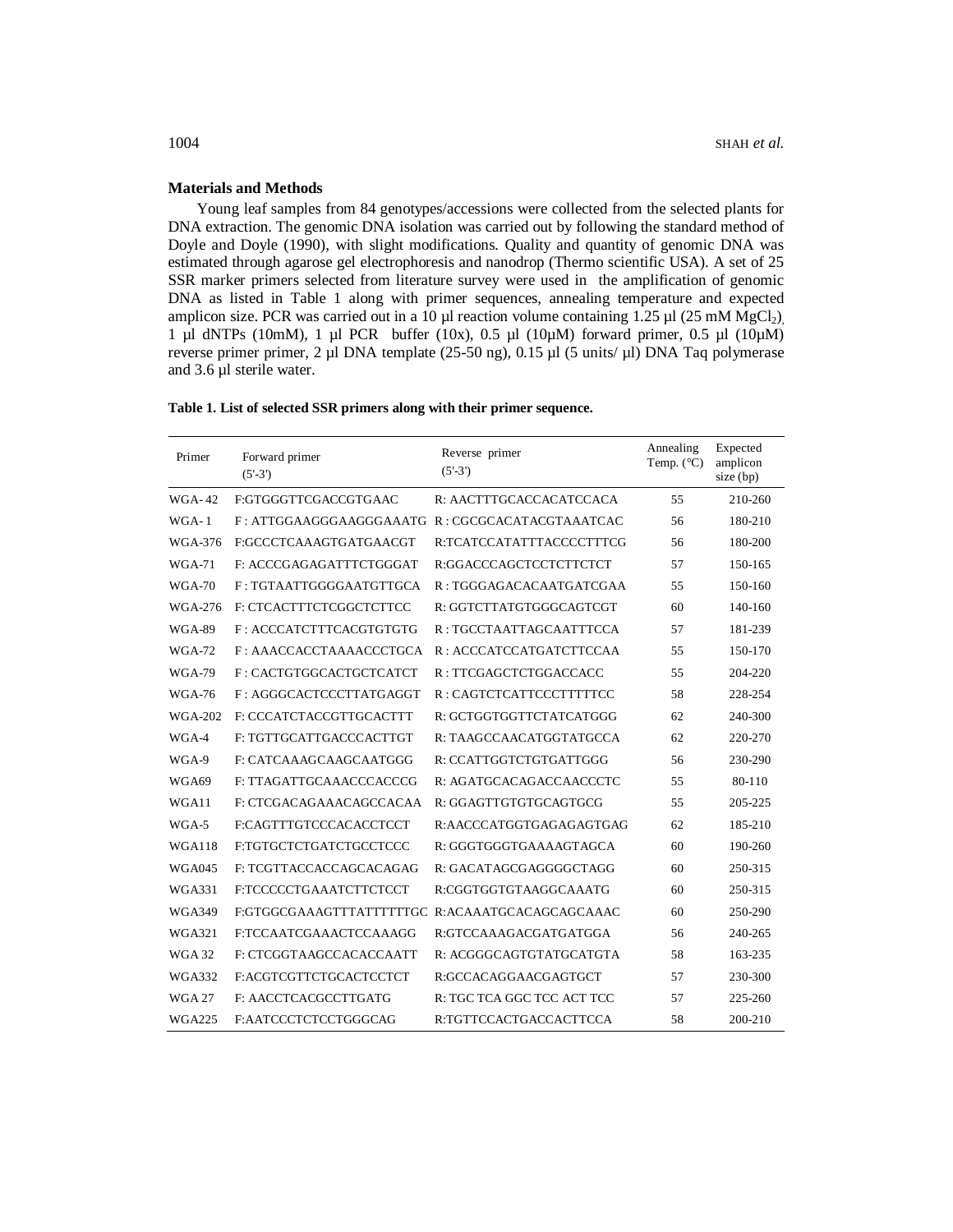The PCR was run in thermal cycler machine (Peq STAR, German manufactured) for DNA amplification. PCR steps consist of an initial denaturation step of 5 min, followed by a loop of 35 cycles each consisting of denaturation (at 94**º**C for 1 min), annealing (at 53 - 60**º**C for 1 min and 40 sec), elongation (at 72**º**C for 40 sec) and the final extension was performed (at 72**º**C for 5 min). Amplified DNA fragments were resolved in horizontal electrophoresis by using 3% agarose gels and visualized in gel documentation system (Bio-Rad,USA) . The DNA bands were scored on the basis of relative mobility in gel, the allele difference was determined according to their fragment size (bp) corresponding to the 100 bp standard marker (Sigma Aldrich, U.S.A). The molecular data obtained were used to study in computer software program DARwin 5 (Perrier and Jacquemoud-Collet 2006) for dendrogram construction. In order to check the informativeness and discriminatory power of SSR markers used in this study, certain parameters like polymorphism information content and alleles per locus were calculated. Model-based cluster analysis was performed to infer the genetic structure and to define the number of clusters (gene pools) in the data set using the software STRUCTURE v.2.3.4 (Pritchard *et al.* 2000). The number of presumed population (K) was set from 1 to 10, and analysis was repeated two times. For each run, burn-in and iterations were set to 1,00,000 and 2,00,000, respectively and a model without admixture and correlated allel frequencies was used. The optimum value of K was determined by calculating the 1K value to estimate the most likely number of groups (Evanno *et al*. 2005). The results were processed with the software STRUCTURE HARVESTER v.0.6.1 (Earl and Von Holdt 2012) to obtain the most likely K value. Within a group, genotypes with affiliation probabilities (inferred ancestry)  $\geq 80\%$  were assigned to a distinct group and those with  $\lt 80\%$  were treated as "admixture". The expected heterozygosity (gene diversity) and population differentiation (Fst) between individual in a sub-population were also worked out using STRUCTURE programme.

#### **Results and Discussion**

A total of 54 alleles were amplified by 23 polymorphic SSR loci and the number of alleles ranged from 2 to 3 with an average of 2.34 alleles per locus (Table 2). These results are similar to previous results reported by Ahmed *et al*. (2012) who screened 13 SSR primers in walnut and observed an average of 2 polymorphic loci per primer. Polymorphism among individual genotypes is observed due to variation in DNA sequences present in their chromosomes. Primers WGA-05, WGA-01, WGA-76, WGA-09 and WGA-045 were more efficient to discriminate the genotypes than other primers. Higher polymorphic bands of primers indicate their efficiency to study genetic diversity and discrimination of genotypes (Pradhan *et al*. 2004). The PIC values ranged from 0.36 (WGA-321) to 0.68 (WGA-5) with an average value of 0.54 across all genotypes. These results are concurrent with earlier findings of Ahmed *et al*. (2012) and Najafi *et al*. (2014). The dendrogram (Fig. 1) classified all genotypes into two main clusters, cluster I and cluster II with various degrees of sub-clustering. The cluster I consisted of 78 genotypes. Cluster I was further divided into two sub-clusters IA and IB and contain 29 and 49 genotypes. Sub-cluster IB is further divided into two subgroups containing 39 and 10 genotypes, respectively. Cluster II contained six genotypes *viz*., JWSM-51, JMSM-50, JMSM-52, JWSM-84, JWSM-55 and JWSD-44. Although SSR markers were able to discriminate all the genotypes effectively, but there was no relationship between the spatial and genetic proximity of the germplasm apart from a few genotypes which were collected from the same location and genotypes collected from particular area showed diverse clustering, which may be due to out-crossing nature of walnut (Germain 1997). Estimated genetic dissimilarity coefficient ranged from 0.36 (JWSM-33 and JWSM-35) to 0.85 (JWSP-6 and JWSG-43). Wang *et al*. (2007) studied genetic diversity among five representatives of *Juglans regia* and four representatives of *Juglans sigilata* and found that the genetic distance varied from 0.049 to 0.84 and nine populations got grouped into two clusters. On the basis of the cluster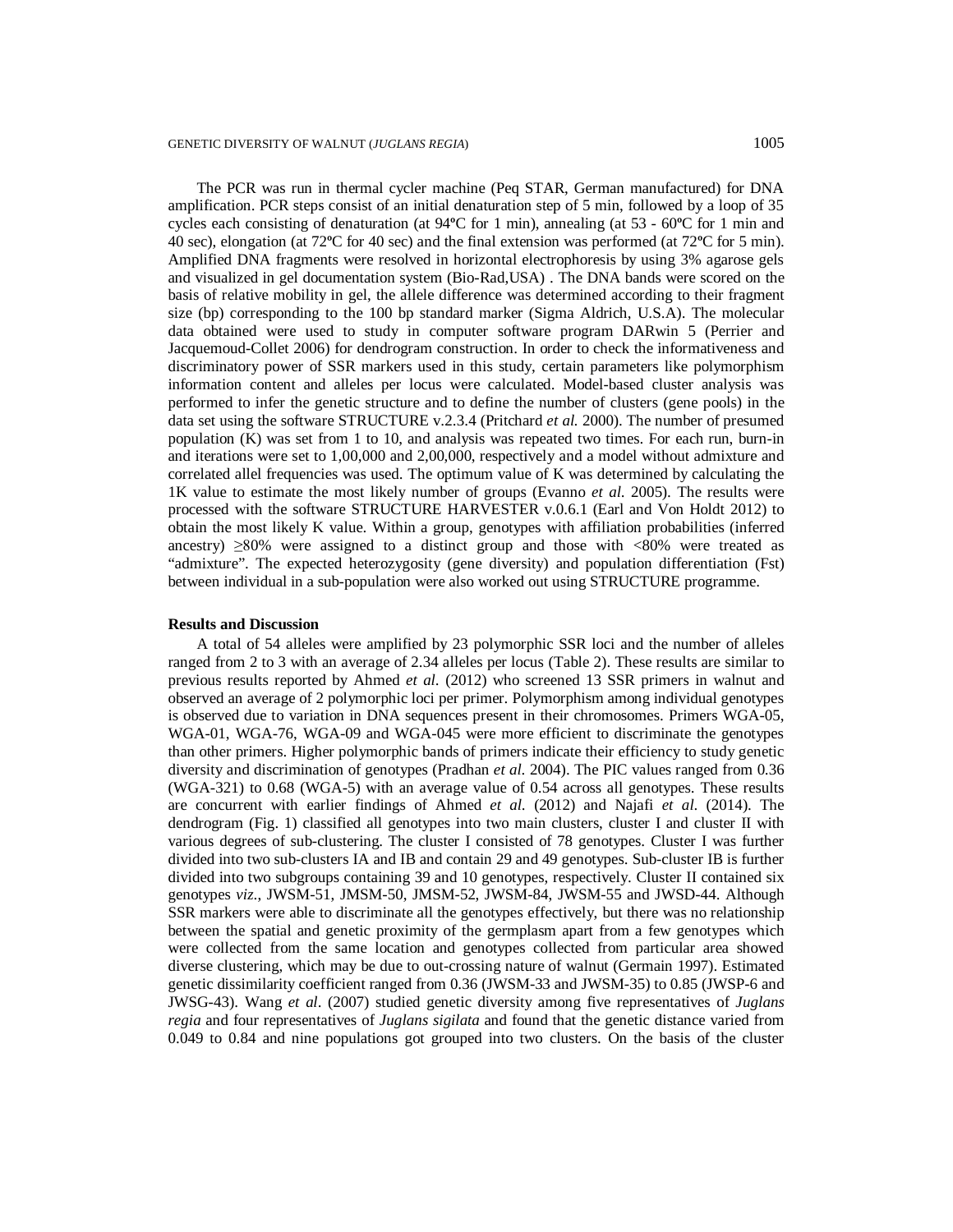analysis, it may be concluded that the walnut germplasm used for present study have a wide genetic base owing to the cross pollination behaviour of walnut. The dendrogram generated using SSR markers along with the phenotypic information will be useful for choosing the diverse parents for further walnut breeding programs. The present findings further strengthened previous reports that SSR markers can be used effectively to estimate genetic differences among genotypes and are in agreement with the results reported by Shah *et al*. (2016) in walnut in which the studied genotypes were discriminated according to the gene pool level by UPGMA based cluster analysis. Moreover, recent studies revealed the potential of SSRs in providing intraspecific diversity within genus.

| S. No.         | Primer         | PIC value | Allele/locus   |
|----------------|----------------|-----------|----------------|
| 1              | WGA-42         | 0.56      | 2              |
| $\overline{2}$ | <b>WGA-01</b>  | 0.66      | $\overline{c}$ |
| 3              | <b>WGA-376</b> | 0.65      | 2              |
| $\overline{4}$ | $WGA-71$       | 0.54      | 2              |
| 5              | <b>WGA-70</b>  | 0.63      | $\overline{c}$ |
| 6              | <b>WGA-276</b> | 0.51      | $\mathbf{2}$   |
| 7              | <b>WGA-89</b>  | 0.57      | $\overline{c}$ |
| 8              | <b>WGA-72</b>  | 0.54      | $\mathbf{2}$   |
| 9              | <b>WGA-79</b>  | 0.55      | 3              |
| 10             | <b>WGA-76</b>  | 0.60      | $\mathfrak{2}$ |
| 11             | <b>WGA-202</b> | 0.37      | $\overline{c}$ |
| 12             | WGA-04         | 0.54      | $\mathfrak{Z}$ |
| 13             | <b>WGA-09</b>  | 0.50      | $\overline{c}$ |
| 14             | WGA-69         | 0.65      | 3              |
| 15             | $WGA-11$       | 0.58      | 3              |
| 16             | $WGA-05$       | 0.68      | $\mathfrak{2}$ |
| 17             | <b>WGA-118</b> | 0.40      | $\mathfrak{Z}$ |
| 18             | <b>WGA-045</b> | 0.61      | $\mathfrak{2}$ |
| 19             | <b>WGA-331</b> | 0.44      | $\mathfrak{Z}$ |
| 20             | WGA-349        | 0.54      | 3              |
| 21             | <b>WGA-321</b> | 0.36      | $\mathfrak{2}$ |
| 22             | <b>WGA-32</b>  | 0.56      | 3              |
| 23             | <b>WGA-332</b> | 0.54      | $\overline{c}$ |

**Table 2**. **Genetic characterization of 23 microsatellite loci for 84 walnut (***Juglans regia* **L.) genotypes native to Jammu province.**

Model-based cluster analysis grouped 84 walnut genotypes into 5 genetically distinct subpopulations (K5), having maximum natural log probability (−7555.9), which is proportional to the posterior probability. For the admixture and correlated frequency model, the log-likelihood value L (K) as a function of K (number of clusters) averaged over two replicates increased almost linearly from K = 1(-8477.6) up to K = 5 (-7,555.2). The approach of Evanno *et al.* (2005) strongly supported  $K = 5$  as the most likely number of clusters (Fig. 2), because the highest second order of change of the log-likelihood of the data ( $\Delta K$ ), as a function of K, was detected at K = 5. In addition to assignments of some individuals to a population, some degree of admixtures was also observed (Table 3). Among 84 individuals, 9, 6, 7, 9, 8 individuals belong to population 1, 2,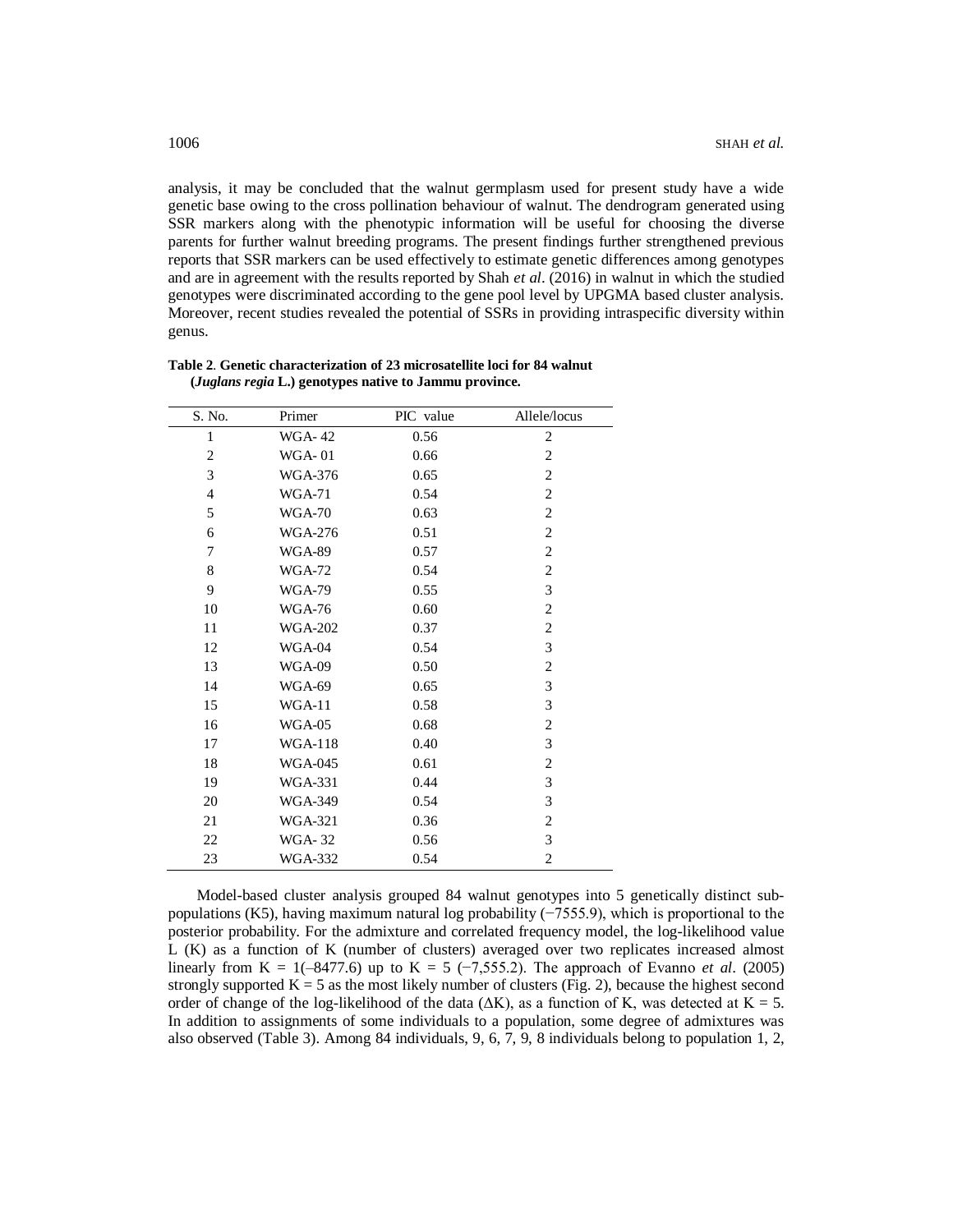3, 4, 5, respectively and rest of the 45 individuals belong to different populations with varied proportion of admixtures (Fig. 3). The overall proportion of membership of populations without admixtures was 21.05, 15.78, 13.10, 23.68 and 21.05% for population 1, 2, 3, 4 and 5, respectively. The present results agree with the results reported by Shah *et al*. (2016) in walnut. The expected heterozygosity, at a given locus ranges from 0.5201 in fourth sub-population to 0.5477 in third sub-population with an average of 0.534. Similarly, population differentiation



Fig. 1**.** UPGMA dendrogram showing clustering pattern of 84 walnut genotypes.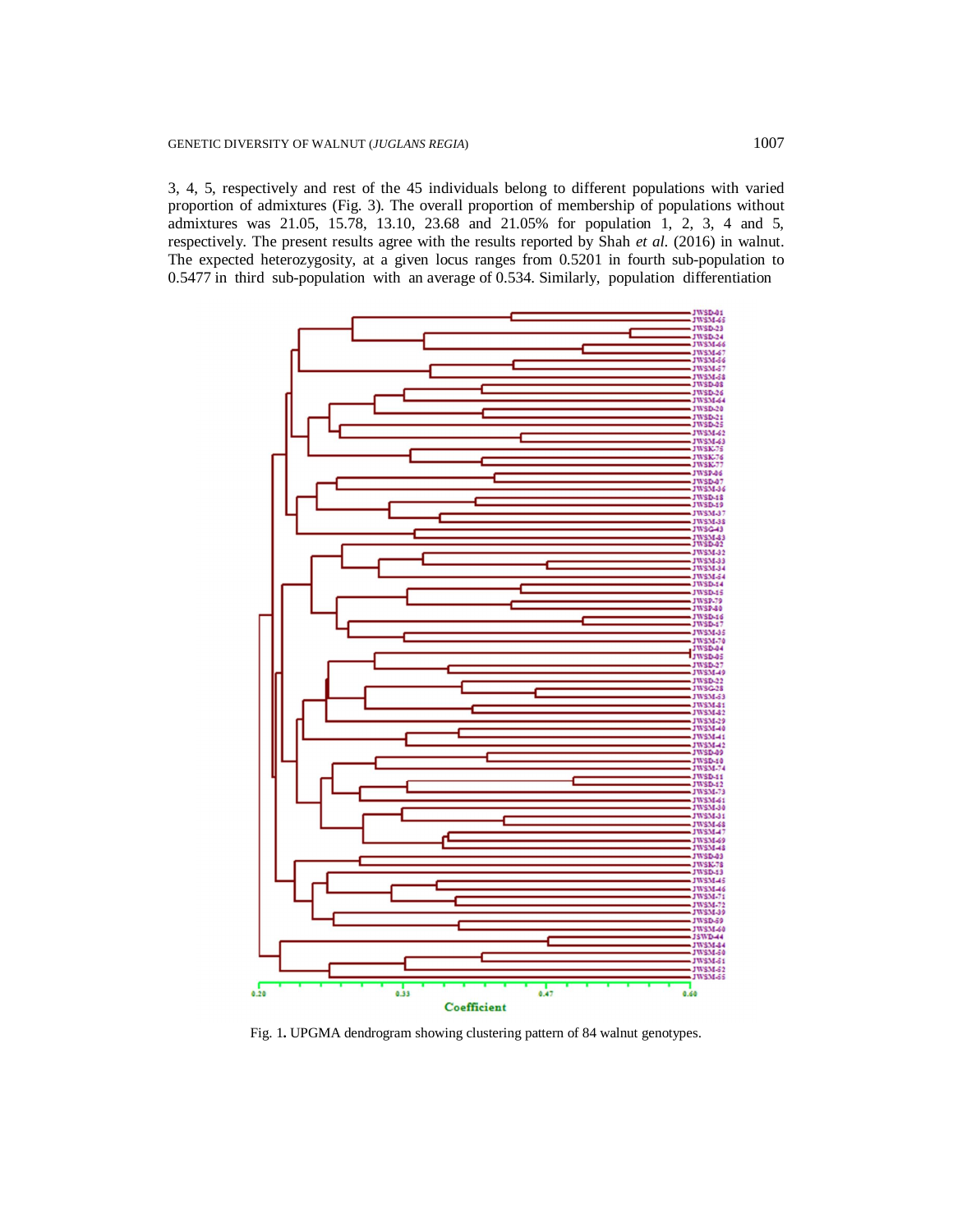| Code                    | Genotype | $K-1$ | $K-2$ | $K-3$ | $K-4$ | $K-5$ | Sub-population           |
|-------------------------|----------|-------|-------|-------|-------|-------|--------------------------|
| $\mathbf{1}$            | JWSD-01  | 0.475 | 0.013 | 0.269 | 0.218 | 0.025 | Admixture of 1, 3 & 4    |
| $\overline{c}$          | JWSD-02  | 0.716 | 0.024 | 0.054 | 0.062 | 0.144 | Admixture of 1 & 5       |
| 3                       | JWSD-03  | 0.675 | 0.008 | 0.015 | 0.228 | 0.075 | Admixture of 1 & 4       |
| $\overline{\mathbf{4}}$ | JWSD-04  | 0.922 | 0.020 | 0.006 | 0.013 | 0.039 | $\mathbf{1}$             |
| 5                       | JWSD-05  | 0.946 | 0.006 | 0.005 | 0.013 | 0.029 | $\mathbf{1}$             |
| 6                       | JWSP-06  | 0.304 | 0.010 | 0.580 | 0.084 | 0.022 | Admixture of 1, & 3      |
| $\tau$                  | JWSD-07  | 0.013 | 0.011 | 0.481 | 0.313 | 0.182 | Admixture of 3, 4 & 5    |
| 8                       | JWSD-08  | 0.014 | 0.010 | 0.074 | 0.870 | 0.032 | $\overline{\mathcal{A}}$ |
| 9                       | JWSD-09  | 0.013 | 0.008 | 0.006 | 0.958 | 0.016 | $\overline{\mathcal{L}}$ |
| 10                      | JWSD-10  | 0.046 | 0.030 | 0.081 | 0.802 | 0.042 | $\overline{4}$           |
| $11\,$                  | JWSD-11  | 0.008 | 0.020 | 0.021 | 0.302 | 0.648 | Admixture of 4 $& 5$     |
| 12                      | JWSD-12  | 0.019 | 0.028 | 0.014 | 0.068 | 0.872 | 5                        |
| 13                      | JWSD-13  | 0.110 | 0.149 | 0.013 | 0.168 | 0.561 | Admixture of 1, 2, 4 & 5 |
| 14                      | JWSD-14  | 0.531 | 0.419 | 0.010 | 0.006 | 0.034 | Admixture of 1 & 2       |
| 15                      | JWSD-15  | 0.183 | 0.266 | 0.021 | 0.012 | 0.517 | Admixture of 1, 2 & 5    |
| 16                      | JWSD-16  | 0.027 | 0.008 | 0.009 | 0.007 | 0.949 | 5                        |
| 17                      | JWSD-17  | 0.013 | 0.011 | 0.021 | 0.008 | 0.947 | 5                        |
| 18                      | JWSD-18  | 0.008 | 0.019 | 0.602 | 0.336 | 0.035 | Admixture of 3 & 4       |
| 19                      | JWSD-19  | 0.018 | 0.040 | 0.609 | 0.308 | 0.025 | Admixture of $3 & 4$     |
| $20\,$                  | JWSD-20  | 0.017 | 0.033 | 0.631 | 0.242 | 0.077 | Admixture of $3 & 4$     |
| 21                      | JWSD-21  | 0.144 | 0.288 | 0.013 | 0.502 | 0.053 | Admixture of $2 & 4$     |
| 22                      | JWSD-22  | 0.517 | 0.309 | 0.020 | 0.148 | 0.006 | Admixture of 1, 2 & 4    |
| 23                      | JWSD-23  | 0.115 | 0.006 | 0.004 | 0.870 | 0.005 | $\overline{\mathcal{A}}$ |
| 24                      | JWSD-24  | 0.069 | 0.009 | 0.010 | 0.903 | 0.009 | $\overline{4}$           |
| 25                      | JWSD-25  | 0.006 | 0.012 | 0.302 | 0.645 | 0.033 | Admixture of $3 & 4$     |
| 26                      | JWSD-26  | 0.127 | 0.021 | 0.138 | 0.668 | 0.046 | Admixture of $3 & 4$     |
| 27                      | JWSD-27  | 0.602 | 0.357 | 0.018 | 0.012 | 0.011 | Admixture of $1 & 2$     |
| 29                      | JWSM-29  | 0.711 | 0.116 | 0.065 | 0.088 | 0.020 | $\mathbf{1}$             |
| 30                      | JWSM-30  | 0.669 | 0.181 | 0.066 | 0.048 | 0.036 | Admixture of 1 & 2       |
| 31                      | JWSM-31  | 0.312 | 0.067 | 0.008 | 0.024 | 0.589 | Admixture of 1 & 5       |
| 32                      | JWSM-32  | 0.409 | 0.008 | 0.010 | 0.010 | 0.563 | Admixture of $1 & 5$     |
| 33                      | JWSM-33  | 0.838 | 0.019 | 0.076 | 0.014 | 0.054 | $\mathbf{1}$             |
| 34                      | JWSM-34  | 0.944 | 0.010 | 0.012 | 0.008 | 0.026 | $\mathbf{1}$             |
| 35                      | JWSM-35  | 0.023 | 0.013 | 0.006 | 0.064 | 0.894 | 5                        |
| 36                      | JWSM-36  | 0.214 | 0.031 | 0.253 | 0.252 | 0.250 | Admixture of 3,4 $\&$ 5  |
| 37                      | JWSM-37  | 0.092 | 0.010 | 0.855 | 0.036 | 0.007 | 3                        |
| 38                      | JWSM-38  | 0.012 | 0.043 | 0.818 | 0.060 | 0.066 | 3                        |
| 39                      | JWSM-39  | 0.015 | 0.054 | 0.494 | 0.014 | 0.422 | Admixture of $3 & 5$     |
| 40                      | JWSM-40  | 0.360 | 0.367 | 0.071 | 0.191 | 0.011 | Admixture of 1 & 2       |
| 41                      | JWSM-41  | 0.382 | 0.352 | 0.177 | 0.073 | 0.017 | Admixture of $1 & 2$     |
| 42                      | JWSM-42  | 0.016 | 0.223 | 0.694 | 0.061 | 0.006 | $\sqrt{3}$               |

**Table 3. Assignment of sub-populations (K) to the individuals based on probability.**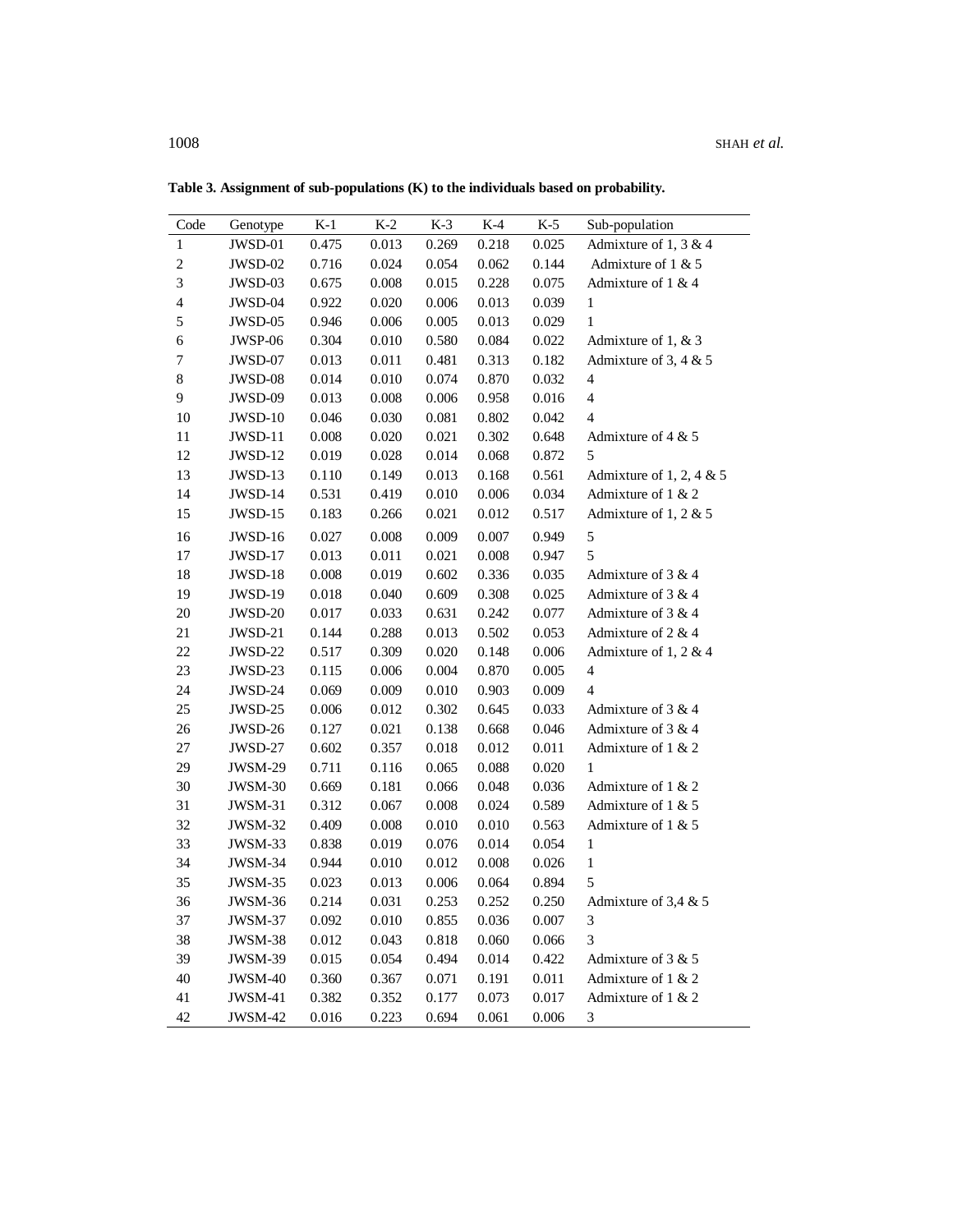| (Contd.) |
|----------|
|----------|

| 43<br>JWSG-43<br>$\boldsymbol{2}$<br>0.010<br>0.737<br>0.040<br>0.056<br>0.157<br>44<br>$\ensuremath{\mathfrak{Z}}$<br>0.012<br>0.007<br>JWSD-44<br>0.037<br>0.751<br>0.194<br>5<br>45<br>0.046<br>JWSM-45<br>0.006<br>0.052<br>0.097<br>0.800<br>5<br>46<br>0.018<br>0.023<br>JWSM-46<br>0.052<br>0.040<br>0.868<br>$\boldsymbol{2}$<br>47<br>0.006<br>0.027<br>0.015<br>JWSM-47<br>0.934<br>0.017<br>48<br>$\mathfrak{2}$<br>0.007<br>0.009<br>0.015<br>JWSM-48<br>0.810<br>0.159<br>49<br>0.219<br>0.577<br>0.020<br>0.006<br>JWSM-49<br>0.178<br>Admixture of 1, 2 $& 5$<br>50<br>JWSM-50<br>0.017<br>0.686<br>0.123<br>0.033<br>Admixture of 1 & 4<br>0.141<br>51<br>0.016<br>0.443<br>0.368<br>0.164<br>Admixture of $2 & 4$<br>JWSM-51<br>0.009<br>52<br>0.315<br>0.375<br>0.125<br>Admixture of 1, 3, 4 $&$ 5<br>JWSM-52<br>0.020<br>0.164<br>53<br>JWSM-53<br>0.912<br>0.050<br>0.007<br>0.018<br>0.013<br>1<br>54<br>0.224<br>JWSM-54<br>0.701<br>0.018<br>0.031<br>0.027<br>1<br>55<br>0.361<br>0.366<br>0.147<br>JWSM-55<br>0.055<br>0.071<br>Admixture of 1, 3 & 4<br>56<br>0.009<br>0.018<br>0.463<br>0.494<br>0.016<br>Admixture of 1 & 4<br>JWSM-56<br>57<br>0.057<br>0.048<br>0.756<br>0.007<br>JWSM-57<br>0.132<br>4<br>58<br>0.043<br>0.295<br>0.034<br>0.620<br>0.008<br>Admixture of $2 & 4$<br>JWSM-58<br>59<br>JWSD-59<br>0.012<br>0.883<br>0.027<br>0.007<br>0.071<br>2<br>60<br>0.026<br>0.494<br>0.016<br>0.015<br>0.449<br>Admixture of $2 & 5$<br>JWSM-60<br>$\overline{4}$<br>61<br>0.707<br>JWSM-61<br>0.056<br>0.141<br>0.059<br>0.037<br>62<br>0.676<br>0.202<br>JWSM-62<br>0.038<br>0.076<br>0.007<br>Admixture of $3 & 4$<br>$\sqrt{3}$<br>63<br>0.008<br>0.710<br>0.230<br>0.017<br>JWSM-63<br>0.036<br>3<br>64<br>0.014<br>0.020<br>0.855<br>0.019<br>JWSM-64<br>0.092<br>65<br>0.305<br>0.502<br>0.006<br>JWSM-65<br>0.020<br>0.166<br>Admixture of 1, 3 & 4<br>$\overline{\mathcal{L}}$<br>66<br>0.036<br>0.071<br>0.843<br>0.041<br>JWSM-66<br>0.009<br>$\overline{\mathcal{L}}$<br>67<br>0.011<br>0.012<br>0.770<br>JWSM-67<br>0.030<br>0.177<br>68<br>0.007<br>0.008<br>0.024<br>$\overline{c}$<br>JWSM-68<br>0.938<br>0.023<br>69<br>0.059<br>0.876<br>0.007<br>0.030<br>$\overline{c}$<br>JWSM-69<br>0.027<br>70<br>0.016<br>JWSM-70<br>0.273<br>0.085<br>0.098<br>0.527<br>Admixture of $1 & 5$<br>71<br>5<br>JWSM-71<br>0.073<br>0.018<br>0.083<br>0.016<br>0.810<br>5<br>72<br>0.008<br>0.010<br>JWSM-72<br>0.013<br>0.008<br>0.960<br>73<br>0.009<br>0.013<br>0.295<br>0.674<br>JWSM-73<br>0.009<br>Admixture of 4 $& 5$<br>74<br>0.010<br>JWSM-74<br>0.044<br>0.039<br>0.400<br>0.508<br>Admixture of $4 & 5$<br>75<br>0.018<br>0.061<br>0.213<br>0.277<br><b>JWSK -75</b><br>0.431<br>Admixture of 4 $& 5$<br>76<br>0.013<br>0.749<br>0.161<br>0.009<br>0.069<br>Admixture of $2 & 3$<br><b>JWSK-76</b><br>77<br>0.005<br>0.270<br>0.019<br>0.059<br><b>JWSK -77</b><br>0.648<br>Admixture of $2 & 3$<br>78<br>0.008<br>0.047<br>0.258<br>0.418<br>0.269<br>Admixture of 2, 4 $& 5$<br>JWSK -78<br>0.017<br>79<br>0.019<br>0.762<br>0.017<br>0.185<br>Admixture of 2 & 5<br><b>JWSP -79</b><br>80<br>0.048<br>0.080<br>0.734<br>0.014<br>0.124<br>Admixture of 2 & 5<br><b>JWSP-80</b><br>81<br>0.183<br>0.315<br>0.015<br>0.097<br>Admixture of 2 & 3<br>JWSM-81<br>0.391<br>82<br>0.017<br>0.334<br>0.228<br>0.042<br>Admixture of 2, 3 & 4<br><b>JWSM-82</b><br>0.378<br>83<br>JWSM-83<br>0.029<br>0.462<br>0.328<br>0.164<br>0.017<br>Admixture of $2 & 3$<br>84<br>$\mathfrak{Z}$<br>JWSM-84<br>0.013<br>0.011<br>0.967<br>0.004<br>0.005 |  |  |  |  |
|-------------------------------------------------------------------------------------------------------------------------------------------------------------------------------------------------------------------------------------------------------------------------------------------------------------------------------------------------------------------------------------------------------------------------------------------------------------------------------------------------------------------------------------------------------------------------------------------------------------------------------------------------------------------------------------------------------------------------------------------------------------------------------------------------------------------------------------------------------------------------------------------------------------------------------------------------------------------------------------------------------------------------------------------------------------------------------------------------------------------------------------------------------------------------------------------------------------------------------------------------------------------------------------------------------------------------------------------------------------------------------------------------------------------------------------------------------------------------------------------------------------------------------------------------------------------------------------------------------------------------------------------------------------------------------------------------------------------------------------------------------------------------------------------------------------------------------------------------------------------------------------------------------------------------------------------------------------------------------------------------------------------------------------------------------------------------------------------------------------------------------------------------------------------------------------------------------------------------------------------------------------------------------------------------------------------------------------------------------------------------------------------------------------------------------------------------------------------------------------------------------------------------------------------------------------------------------------------------------------------------------------------------------------------------------------------------------------------------------------------------------------------------------------------------------------------------------------------------------------------------------------------------------------------------------------------------------------------------------------------------------------------------------------------------------------------------------------------------------------------------------------------------------------------------------------------------------------------------------------------------------------------------------------------------------------------------------------------------------------------------------------------------------------------------------------------------------------------------------------------------------------------------------------------------------------------------------------------------|--|--|--|--|
|                                                                                                                                                                                                                                                                                                                                                                                                                                                                                                                                                                                                                                                                                                                                                                                                                                                                                                                                                                                                                                                                                                                                                                                                                                                                                                                                                                                                                                                                                                                                                                                                                                                                                                                                                                                                                                                                                                                                                                                                                                                                                                                                                                                                                                                                                                                                                                                                                                                                                                                                                                                                                                                                                                                                                                                                                                                                                                                                                                                                                                                                                                                                                                                                                                                                                                                                                                                                                                                                                                                                                                                                 |  |  |  |  |
|                                                                                                                                                                                                                                                                                                                                                                                                                                                                                                                                                                                                                                                                                                                                                                                                                                                                                                                                                                                                                                                                                                                                                                                                                                                                                                                                                                                                                                                                                                                                                                                                                                                                                                                                                                                                                                                                                                                                                                                                                                                                                                                                                                                                                                                                                                                                                                                                                                                                                                                                                                                                                                                                                                                                                                                                                                                                                                                                                                                                                                                                                                                                                                                                                                                                                                                                                                                                                                                                                                                                                                                                 |  |  |  |  |
|                                                                                                                                                                                                                                                                                                                                                                                                                                                                                                                                                                                                                                                                                                                                                                                                                                                                                                                                                                                                                                                                                                                                                                                                                                                                                                                                                                                                                                                                                                                                                                                                                                                                                                                                                                                                                                                                                                                                                                                                                                                                                                                                                                                                                                                                                                                                                                                                                                                                                                                                                                                                                                                                                                                                                                                                                                                                                                                                                                                                                                                                                                                                                                                                                                                                                                                                                                                                                                                                                                                                                                                                 |  |  |  |  |
|                                                                                                                                                                                                                                                                                                                                                                                                                                                                                                                                                                                                                                                                                                                                                                                                                                                                                                                                                                                                                                                                                                                                                                                                                                                                                                                                                                                                                                                                                                                                                                                                                                                                                                                                                                                                                                                                                                                                                                                                                                                                                                                                                                                                                                                                                                                                                                                                                                                                                                                                                                                                                                                                                                                                                                                                                                                                                                                                                                                                                                                                                                                                                                                                                                                                                                                                                                                                                                                                                                                                                                                                 |  |  |  |  |
|                                                                                                                                                                                                                                                                                                                                                                                                                                                                                                                                                                                                                                                                                                                                                                                                                                                                                                                                                                                                                                                                                                                                                                                                                                                                                                                                                                                                                                                                                                                                                                                                                                                                                                                                                                                                                                                                                                                                                                                                                                                                                                                                                                                                                                                                                                                                                                                                                                                                                                                                                                                                                                                                                                                                                                                                                                                                                                                                                                                                                                                                                                                                                                                                                                                                                                                                                                                                                                                                                                                                                                                                 |  |  |  |  |
|                                                                                                                                                                                                                                                                                                                                                                                                                                                                                                                                                                                                                                                                                                                                                                                                                                                                                                                                                                                                                                                                                                                                                                                                                                                                                                                                                                                                                                                                                                                                                                                                                                                                                                                                                                                                                                                                                                                                                                                                                                                                                                                                                                                                                                                                                                                                                                                                                                                                                                                                                                                                                                                                                                                                                                                                                                                                                                                                                                                                                                                                                                                                                                                                                                                                                                                                                                                                                                                                                                                                                                                                 |  |  |  |  |
|                                                                                                                                                                                                                                                                                                                                                                                                                                                                                                                                                                                                                                                                                                                                                                                                                                                                                                                                                                                                                                                                                                                                                                                                                                                                                                                                                                                                                                                                                                                                                                                                                                                                                                                                                                                                                                                                                                                                                                                                                                                                                                                                                                                                                                                                                                                                                                                                                                                                                                                                                                                                                                                                                                                                                                                                                                                                                                                                                                                                                                                                                                                                                                                                                                                                                                                                                                                                                                                                                                                                                                                                 |  |  |  |  |
|                                                                                                                                                                                                                                                                                                                                                                                                                                                                                                                                                                                                                                                                                                                                                                                                                                                                                                                                                                                                                                                                                                                                                                                                                                                                                                                                                                                                                                                                                                                                                                                                                                                                                                                                                                                                                                                                                                                                                                                                                                                                                                                                                                                                                                                                                                                                                                                                                                                                                                                                                                                                                                                                                                                                                                                                                                                                                                                                                                                                                                                                                                                                                                                                                                                                                                                                                                                                                                                                                                                                                                                                 |  |  |  |  |
|                                                                                                                                                                                                                                                                                                                                                                                                                                                                                                                                                                                                                                                                                                                                                                                                                                                                                                                                                                                                                                                                                                                                                                                                                                                                                                                                                                                                                                                                                                                                                                                                                                                                                                                                                                                                                                                                                                                                                                                                                                                                                                                                                                                                                                                                                                                                                                                                                                                                                                                                                                                                                                                                                                                                                                                                                                                                                                                                                                                                                                                                                                                                                                                                                                                                                                                                                                                                                                                                                                                                                                                                 |  |  |  |  |
|                                                                                                                                                                                                                                                                                                                                                                                                                                                                                                                                                                                                                                                                                                                                                                                                                                                                                                                                                                                                                                                                                                                                                                                                                                                                                                                                                                                                                                                                                                                                                                                                                                                                                                                                                                                                                                                                                                                                                                                                                                                                                                                                                                                                                                                                                                                                                                                                                                                                                                                                                                                                                                                                                                                                                                                                                                                                                                                                                                                                                                                                                                                                                                                                                                                                                                                                                                                                                                                                                                                                                                                                 |  |  |  |  |
|                                                                                                                                                                                                                                                                                                                                                                                                                                                                                                                                                                                                                                                                                                                                                                                                                                                                                                                                                                                                                                                                                                                                                                                                                                                                                                                                                                                                                                                                                                                                                                                                                                                                                                                                                                                                                                                                                                                                                                                                                                                                                                                                                                                                                                                                                                                                                                                                                                                                                                                                                                                                                                                                                                                                                                                                                                                                                                                                                                                                                                                                                                                                                                                                                                                                                                                                                                                                                                                                                                                                                                                                 |  |  |  |  |
|                                                                                                                                                                                                                                                                                                                                                                                                                                                                                                                                                                                                                                                                                                                                                                                                                                                                                                                                                                                                                                                                                                                                                                                                                                                                                                                                                                                                                                                                                                                                                                                                                                                                                                                                                                                                                                                                                                                                                                                                                                                                                                                                                                                                                                                                                                                                                                                                                                                                                                                                                                                                                                                                                                                                                                                                                                                                                                                                                                                                                                                                                                                                                                                                                                                                                                                                                                                                                                                                                                                                                                                                 |  |  |  |  |
|                                                                                                                                                                                                                                                                                                                                                                                                                                                                                                                                                                                                                                                                                                                                                                                                                                                                                                                                                                                                                                                                                                                                                                                                                                                                                                                                                                                                                                                                                                                                                                                                                                                                                                                                                                                                                                                                                                                                                                                                                                                                                                                                                                                                                                                                                                                                                                                                                                                                                                                                                                                                                                                                                                                                                                                                                                                                                                                                                                                                                                                                                                                                                                                                                                                                                                                                                                                                                                                                                                                                                                                                 |  |  |  |  |
|                                                                                                                                                                                                                                                                                                                                                                                                                                                                                                                                                                                                                                                                                                                                                                                                                                                                                                                                                                                                                                                                                                                                                                                                                                                                                                                                                                                                                                                                                                                                                                                                                                                                                                                                                                                                                                                                                                                                                                                                                                                                                                                                                                                                                                                                                                                                                                                                                                                                                                                                                                                                                                                                                                                                                                                                                                                                                                                                                                                                                                                                                                                                                                                                                                                                                                                                                                                                                                                                                                                                                                                                 |  |  |  |  |
|                                                                                                                                                                                                                                                                                                                                                                                                                                                                                                                                                                                                                                                                                                                                                                                                                                                                                                                                                                                                                                                                                                                                                                                                                                                                                                                                                                                                                                                                                                                                                                                                                                                                                                                                                                                                                                                                                                                                                                                                                                                                                                                                                                                                                                                                                                                                                                                                                                                                                                                                                                                                                                                                                                                                                                                                                                                                                                                                                                                                                                                                                                                                                                                                                                                                                                                                                                                                                                                                                                                                                                                                 |  |  |  |  |
|                                                                                                                                                                                                                                                                                                                                                                                                                                                                                                                                                                                                                                                                                                                                                                                                                                                                                                                                                                                                                                                                                                                                                                                                                                                                                                                                                                                                                                                                                                                                                                                                                                                                                                                                                                                                                                                                                                                                                                                                                                                                                                                                                                                                                                                                                                                                                                                                                                                                                                                                                                                                                                                                                                                                                                                                                                                                                                                                                                                                                                                                                                                                                                                                                                                                                                                                                                                                                                                                                                                                                                                                 |  |  |  |  |
|                                                                                                                                                                                                                                                                                                                                                                                                                                                                                                                                                                                                                                                                                                                                                                                                                                                                                                                                                                                                                                                                                                                                                                                                                                                                                                                                                                                                                                                                                                                                                                                                                                                                                                                                                                                                                                                                                                                                                                                                                                                                                                                                                                                                                                                                                                                                                                                                                                                                                                                                                                                                                                                                                                                                                                                                                                                                                                                                                                                                                                                                                                                                                                                                                                                                                                                                                                                                                                                                                                                                                                                                 |  |  |  |  |
|                                                                                                                                                                                                                                                                                                                                                                                                                                                                                                                                                                                                                                                                                                                                                                                                                                                                                                                                                                                                                                                                                                                                                                                                                                                                                                                                                                                                                                                                                                                                                                                                                                                                                                                                                                                                                                                                                                                                                                                                                                                                                                                                                                                                                                                                                                                                                                                                                                                                                                                                                                                                                                                                                                                                                                                                                                                                                                                                                                                                                                                                                                                                                                                                                                                                                                                                                                                                                                                                                                                                                                                                 |  |  |  |  |
|                                                                                                                                                                                                                                                                                                                                                                                                                                                                                                                                                                                                                                                                                                                                                                                                                                                                                                                                                                                                                                                                                                                                                                                                                                                                                                                                                                                                                                                                                                                                                                                                                                                                                                                                                                                                                                                                                                                                                                                                                                                                                                                                                                                                                                                                                                                                                                                                                                                                                                                                                                                                                                                                                                                                                                                                                                                                                                                                                                                                                                                                                                                                                                                                                                                                                                                                                                                                                                                                                                                                                                                                 |  |  |  |  |
|                                                                                                                                                                                                                                                                                                                                                                                                                                                                                                                                                                                                                                                                                                                                                                                                                                                                                                                                                                                                                                                                                                                                                                                                                                                                                                                                                                                                                                                                                                                                                                                                                                                                                                                                                                                                                                                                                                                                                                                                                                                                                                                                                                                                                                                                                                                                                                                                                                                                                                                                                                                                                                                                                                                                                                                                                                                                                                                                                                                                                                                                                                                                                                                                                                                                                                                                                                                                                                                                                                                                                                                                 |  |  |  |  |
|                                                                                                                                                                                                                                                                                                                                                                                                                                                                                                                                                                                                                                                                                                                                                                                                                                                                                                                                                                                                                                                                                                                                                                                                                                                                                                                                                                                                                                                                                                                                                                                                                                                                                                                                                                                                                                                                                                                                                                                                                                                                                                                                                                                                                                                                                                                                                                                                                                                                                                                                                                                                                                                                                                                                                                                                                                                                                                                                                                                                                                                                                                                                                                                                                                                                                                                                                                                                                                                                                                                                                                                                 |  |  |  |  |
|                                                                                                                                                                                                                                                                                                                                                                                                                                                                                                                                                                                                                                                                                                                                                                                                                                                                                                                                                                                                                                                                                                                                                                                                                                                                                                                                                                                                                                                                                                                                                                                                                                                                                                                                                                                                                                                                                                                                                                                                                                                                                                                                                                                                                                                                                                                                                                                                                                                                                                                                                                                                                                                                                                                                                                                                                                                                                                                                                                                                                                                                                                                                                                                                                                                                                                                                                                                                                                                                                                                                                                                                 |  |  |  |  |
|                                                                                                                                                                                                                                                                                                                                                                                                                                                                                                                                                                                                                                                                                                                                                                                                                                                                                                                                                                                                                                                                                                                                                                                                                                                                                                                                                                                                                                                                                                                                                                                                                                                                                                                                                                                                                                                                                                                                                                                                                                                                                                                                                                                                                                                                                                                                                                                                                                                                                                                                                                                                                                                                                                                                                                                                                                                                                                                                                                                                                                                                                                                                                                                                                                                                                                                                                                                                                                                                                                                                                                                                 |  |  |  |  |
|                                                                                                                                                                                                                                                                                                                                                                                                                                                                                                                                                                                                                                                                                                                                                                                                                                                                                                                                                                                                                                                                                                                                                                                                                                                                                                                                                                                                                                                                                                                                                                                                                                                                                                                                                                                                                                                                                                                                                                                                                                                                                                                                                                                                                                                                                                                                                                                                                                                                                                                                                                                                                                                                                                                                                                                                                                                                                                                                                                                                                                                                                                                                                                                                                                                                                                                                                                                                                                                                                                                                                                                                 |  |  |  |  |
|                                                                                                                                                                                                                                                                                                                                                                                                                                                                                                                                                                                                                                                                                                                                                                                                                                                                                                                                                                                                                                                                                                                                                                                                                                                                                                                                                                                                                                                                                                                                                                                                                                                                                                                                                                                                                                                                                                                                                                                                                                                                                                                                                                                                                                                                                                                                                                                                                                                                                                                                                                                                                                                                                                                                                                                                                                                                                                                                                                                                                                                                                                                                                                                                                                                                                                                                                                                                                                                                                                                                                                                                 |  |  |  |  |
|                                                                                                                                                                                                                                                                                                                                                                                                                                                                                                                                                                                                                                                                                                                                                                                                                                                                                                                                                                                                                                                                                                                                                                                                                                                                                                                                                                                                                                                                                                                                                                                                                                                                                                                                                                                                                                                                                                                                                                                                                                                                                                                                                                                                                                                                                                                                                                                                                                                                                                                                                                                                                                                                                                                                                                                                                                                                                                                                                                                                                                                                                                                                                                                                                                                                                                                                                                                                                                                                                                                                                                                                 |  |  |  |  |
|                                                                                                                                                                                                                                                                                                                                                                                                                                                                                                                                                                                                                                                                                                                                                                                                                                                                                                                                                                                                                                                                                                                                                                                                                                                                                                                                                                                                                                                                                                                                                                                                                                                                                                                                                                                                                                                                                                                                                                                                                                                                                                                                                                                                                                                                                                                                                                                                                                                                                                                                                                                                                                                                                                                                                                                                                                                                                                                                                                                                                                                                                                                                                                                                                                                                                                                                                                                                                                                                                                                                                                                                 |  |  |  |  |
|                                                                                                                                                                                                                                                                                                                                                                                                                                                                                                                                                                                                                                                                                                                                                                                                                                                                                                                                                                                                                                                                                                                                                                                                                                                                                                                                                                                                                                                                                                                                                                                                                                                                                                                                                                                                                                                                                                                                                                                                                                                                                                                                                                                                                                                                                                                                                                                                                                                                                                                                                                                                                                                                                                                                                                                                                                                                                                                                                                                                                                                                                                                                                                                                                                                                                                                                                                                                                                                                                                                                                                                                 |  |  |  |  |
|                                                                                                                                                                                                                                                                                                                                                                                                                                                                                                                                                                                                                                                                                                                                                                                                                                                                                                                                                                                                                                                                                                                                                                                                                                                                                                                                                                                                                                                                                                                                                                                                                                                                                                                                                                                                                                                                                                                                                                                                                                                                                                                                                                                                                                                                                                                                                                                                                                                                                                                                                                                                                                                                                                                                                                                                                                                                                                                                                                                                                                                                                                                                                                                                                                                                                                                                                                                                                                                                                                                                                                                                 |  |  |  |  |
|                                                                                                                                                                                                                                                                                                                                                                                                                                                                                                                                                                                                                                                                                                                                                                                                                                                                                                                                                                                                                                                                                                                                                                                                                                                                                                                                                                                                                                                                                                                                                                                                                                                                                                                                                                                                                                                                                                                                                                                                                                                                                                                                                                                                                                                                                                                                                                                                                                                                                                                                                                                                                                                                                                                                                                                                                                                                                                                                                                                                                                                                                                                                                                                                                                                                                                                                                                                                                                                                                                                                                                                                 |  |  |  |  |
|                                                                                                                                                                                                                                                                                                                                                                                                                                                                                                                                                                                                                                                                                                                                                                                                                                                                                                                                                                                                                                                                                                                                                                                                                                                                                                                                                                                                                                                                                                                                                                                                                                                                                                                                                                                                                                                                                                                                                                                                                                                                                                                                                                                                                                                                                                                                                                                                                                                                                                                                                                                                                                                                                                                                                                                                                                                                                                                                                                                                                                                                                                                                                                                                                                                                                                                                                                                                                                                                                                                                                                                                 |  |  |  |  |
|                                                                                                                                                                                                                                                                                                                                                                                                                                                                                                                                                                                                                                                                                                                                                                                                                                                                                                                                                                                                                                                                                                                                                                                                                                                                                                                                                                                                                                                                                                                                                                                                                                                                                                                                                                                                                                                                                                                                                                                                                                                                                                                                                                                                                                                                                                                                                                                                                                                                                                                                                                                                                                                                                                                                                                                                                                                                                                                                                                                                                                                                                                                                                                                                                                                                                                                                                                                                                                                                                                                                                                                                 |  |  |  |  |
|                                                                                                                                                                                                                                                                                                                                                                                                                                                                                                                                                                                                                                                                                                                                                                                                                                                                                                                                                                                                                                                                                                                                                                                                                                                                                                                                                                                                                                                                                                                                                                                                                                                                                                                                                                                                                                                                                                                                                                                                                                                                                                                                                                                                                                                                                                                                                                                                                                                                                                                                                                                                                                                                                                                                                                                                                                                                                                                                                                                                                                                                                                                                                                                                                                                                                                                                                                                                                                                                                                                                                                                                 |  |  |  |  |
|                                                                                                                                                                                                                                                                                                                                                                                                                                                                                                                                                                                                                                                                                                                                                                                                                                                                                                                                                                                                                                                                                                                                                                                                                                                                                                                                                                                                                                                                                                                                                                                                                                                                                                                                                                                                                                                                                                                                                                                                                                                                                                                                                                                                                                                                                                                                                                                                                                                                                                                                                                                                                                                                                                                                                                                                                                                                                                                                                                                                                                                                                                                                                                                                                                                                                                                                                                                                                                                                                                                                                                                                 |  |  |  |  |
|                                                                                                                                                                                                                                                                                                                                                                                                                                                                                                                                                                                                                                                                                                                                                                                                                                                                                                                                                                                                                                                                                                                                                                                                                                                                                                                                                                                                                                                                                                                                                                                                                                                                                                                                                                                                                                                                                                                                                                                                                                                                                                                                                                                                                                                                                                                                                                                                                                                                                                                                                                                                                                                                                                                                                                                                                                                                                                                                                                                                                                                                                                                                                                                                                                                                                                                                                                                                                                                                                                                                                                                                 |  |  |  |  |
|                                                                                                                                                                                                                                                                                                                                                                                                                                                                                                                                                                                                                                                                                                                                                                                                                                                                                                                                                                                                                                                                                                                                                                                                                                                                                                                                                                                                                                                                                                                                                                                                                                                                                                                                                                                                                                                                                                                                                                                                                                                                                                                                                                                                                                                                                                                                                                                                                                                                                                                                                                                                                                                                                                                                                                                                                                                                                                                                                                                                                                                                                                                                                                                                                                                                                                                                                                                                                                                                                                                                                                                                 |  |  |  |  |
|                                                                                                                                                                                                                                                                                                                                                                                                                                                                                                                                                                                                                                                                                                                                                                                                                                                                                                                                                                                                                                                                                                                                                                                                                                                                                                                                                                                                                                                                                                                                                                                                                                                                                                                                                                                                                                                                                                                                                                                                                                                                                                                                                                                                                                                                                                                                                                                                                                                                                                                                                                                                                                                                                                                                                                                                                                                                                                                                                                                                                                                                                                                                                                                                                                                                                                                                                                                                                                                                                                                                                                                                 |  |  |  |  |
|                                                                                                                                                                                                                                                                                                                                                                                                                                                                                                                                                                                                                                                                                                                                                                                                                                                                                                                                                                                                                                                                                                                                                                                                                                                                                                                                                                                                                                                                                                                                                                                                                                                                                                                                                                                                                                                                                                                                                                                                                                                                                                                                                                                                                                                                                                                                                                                                                                                                                                                                                                                                                                                                                                                                                                                                                                                                                                                                                                                                                                                                                                                                                                                                                                                                                                                                                                                                                                                                                                                                                                                                 |  |  |  |  |
|                                                                                                                                                                                                                                                                                                                                                                                                                                                                                                                                                                                                                                                                                                                                                                                                                                                                                                                                                                                                                                                                                                                                                                                                                                                                                                                                                                                                                                                                                                                                                                                                                                                                                                                                                                                                                                                                                                                                                                                                                                                                                                                                                                                                                                                                                                                                                                                                                                                                                                                                                                                                                                                                                                                                                                                                                                                                                                                                                                                                                                                                                                                                                                                                                                                                                                                                                                                                                                                                                                                                                                                                 |  |  |  |  |
|                                                                                                                                                                                                                                                                                                                                                                                                                                                                                                                                                                                                                                                                                                                                                                                                                                                                                                                                                                                                                                                                                                                                                                                                                                                                                                                                                                                                                                                                                                                                                                                                                                                                                                                                                                                                                                                                                                                                                                                                                                                                                                                                                                                                                                                                                                                                                                                                                                                                                                                                                                                                                                                                                                                                                                                                                                                                                                                                                                                                                                                                                                                                                                                                                                                                                                                                                                                                                                                                                                                                                                                                 |  |  |  |  |
|                                                                                                                                                                                                                                                                                                                                                                                                                                                                                                                                                                                                                                                                                                                                                                                                                                                                                                                                                                                                                                                                                                                                                                                                                                                                                                                                                                                                                                                                                                                                                                                                                                                                                                                                                                                                                                                                                                                                                                                                                                                                                                                                                                                                                                                                                                                                                                                                                                                                                                                                                                                                                                                                                                                                                                                                                                                                                                                                                                                                                                                                                                                                                                                                                                                                                                                                                                                                                                                                                                                                                                                                 |  |  |  |  |
|                                                                                                                                                                                                                                                                                                                                                                                                                                                                                                                                                                                                                                                                                                                                                                                                                                                                                                                                                                                                                                                                                                                                                                                                                                                                                                                                                                                                                                                                                                                                                                                                                                                                                                                                                                                                                                                                                                                                                                                                                                                                                                                                                                                                                                                                                                                                                                                                                                                                                                                                                                                                                                                                                                                                                                                                                                                                                                                                                                                                                                                                                                                                                                                                                                                                                                                                                                                                                                                                                                                                                                                                 |  |  |  |  |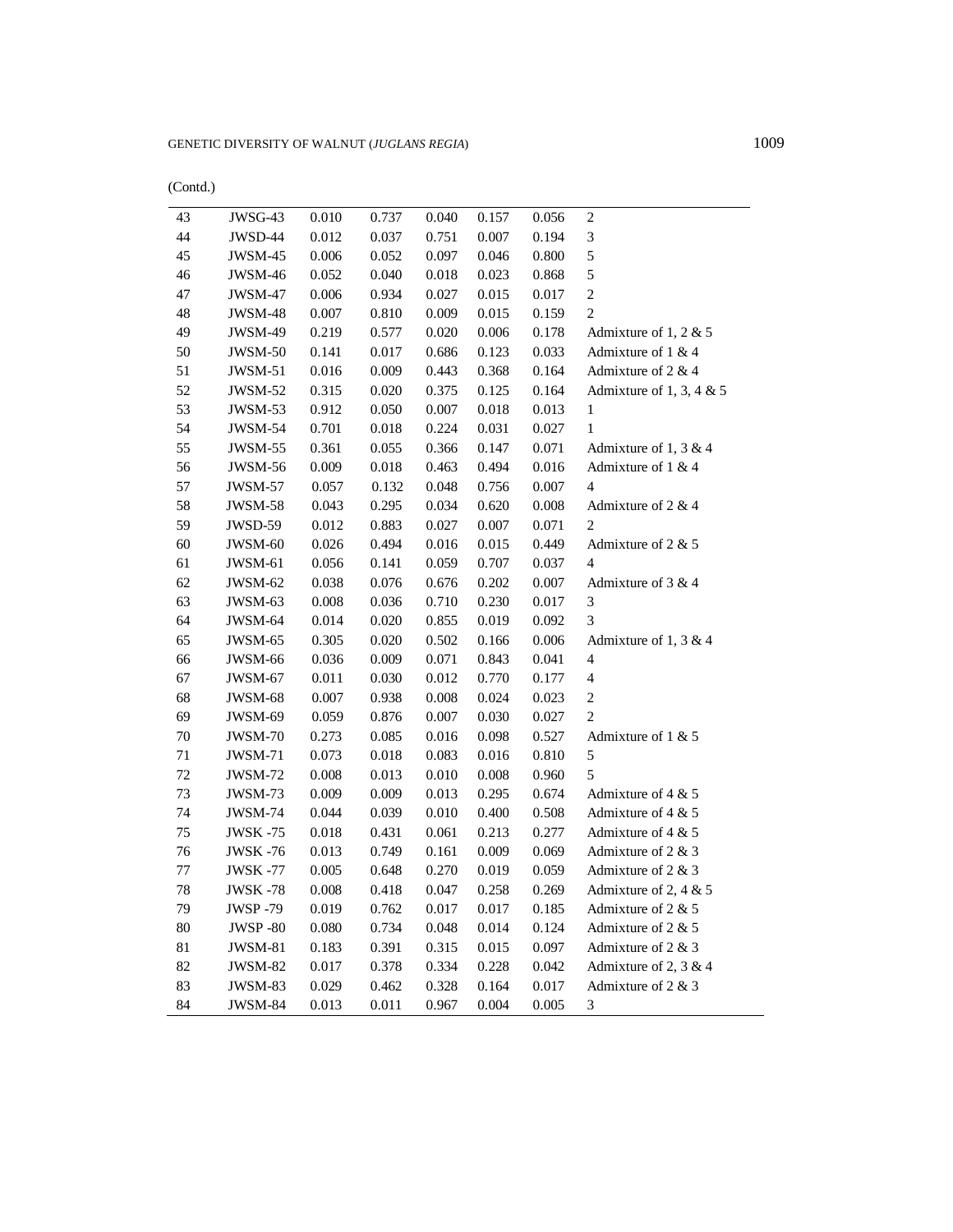measurement (Fst) ranged from 0.2286 (in fifth sub-population) to 0.2909 (in fourth subpopulation), with an average of 0.259 (Table 4). Similar type of results was observed in Sorrento walnut using SSR primers by Foroni *et al*. (2007). Allele frequency divergence among populations computed using point estimates of p varies from 0.1155 between population 1 and 2 to 0.1530 between population 2 and 3 with an average of 0.2587 between all the five populations. The information gained through population structure analysis will prove useful in future for conducting association mapping in walnut for a variety of traits.



Fig. 2. Second order of change of the log likelihood of the data (Delta K) as a function of K, calculated over two replications.



Fig. 3. Graphical representation of population structure in the walnut selections/genotypes. Each individual is represented by a vertical line and different colors in the same line indicate the individual's estimated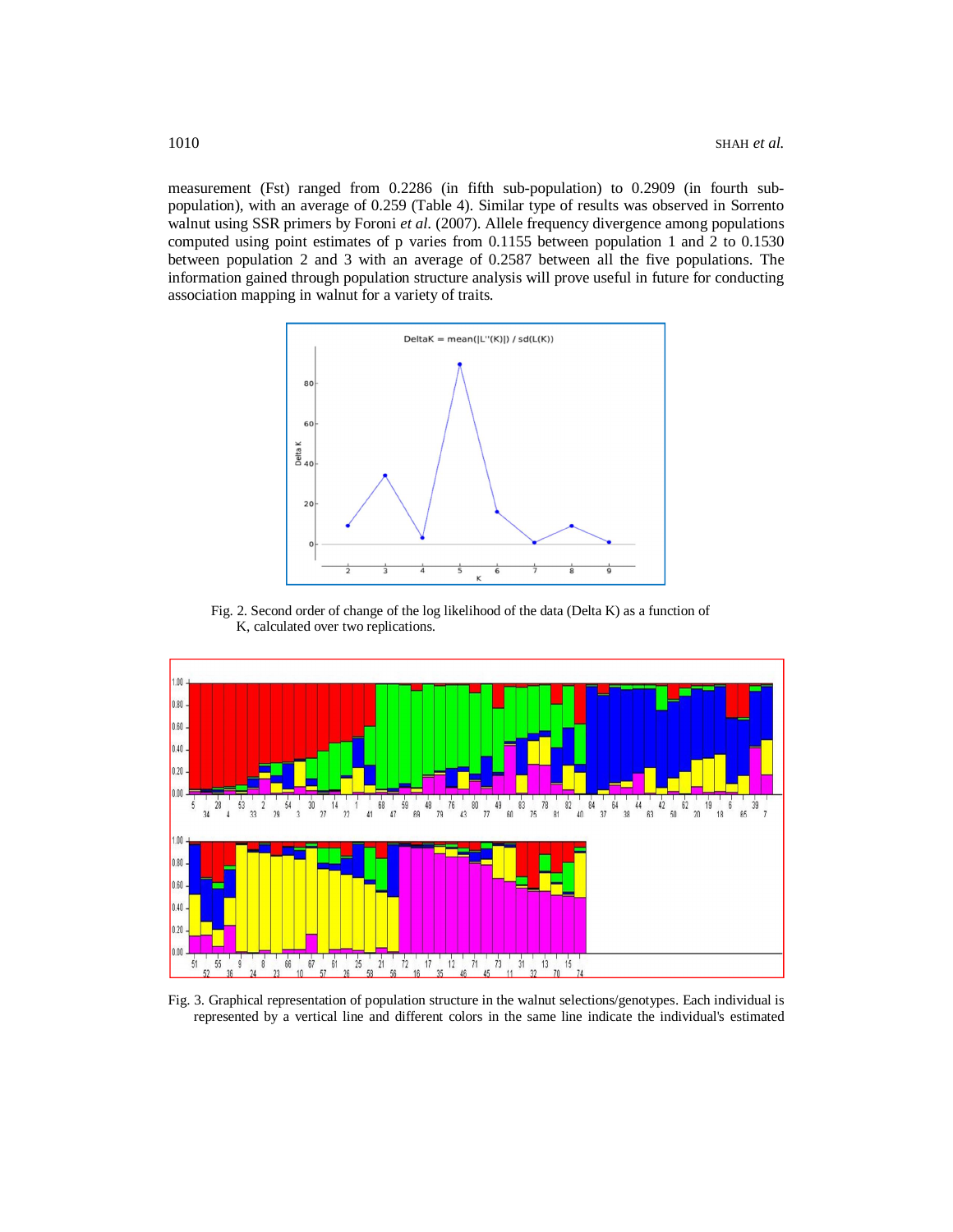membership percentage in K clusters (admixture proportion or Q value): red = cluster 1, light green = cluster 2, blue = 3 yellow = cluster 4 and purple =  $\overline{5}$ .

| Sl. No. | Sub-population              | Expected heterozygosity | F value |
|---------|-----------------------------|-------------------------|---------|
| 01      |                             | 0.5390                  | 0.2327  |
| 02      | $\mathcal{D}_{\mathcal{A}}$ | 0.5305                  | 0.2742  |
| 03      | 3                           | 0.5477                  | 0.2719  |
| 04      | 4                           | 0.5201                  | 0.2909  |
| 05      |                             | 0.5335                  | 0.2286  |
| Average |                             | 0.534                   | 0.259   |

**Table 4. Heterozygosity and Fst value calculated for 5 walnut sub-populations.**

From this study it may be concluded that SSR and STRUCTURE analysis has separated the accessions into three and 5 major genetically different groups, respectively with no spatial differentiation corresponding to an area and also indicated that the walnut genotypes are genetically different with various degrees of admixtures. These findings would provide valuable information for decision making in future walnut breeding studies as well as germplasm management activities to maximize genetic diversity in walnut germplasm. The molecular approach generates an unbiased picture of diversity than morphological and biochemical approaches. However, molecular diversity studies should be seen as equilibrating the traditional approach because most desirable traits are the results of interaction among expressed genes.

## **References**

- Ahmed N, Mir JI, Mir RR, Rather NA, Rashid R, Wani SH, Shafi W, Mir H and Sheikh MA 2012. SSR and RAPD analysis of genetic diversity in walnut (*Juglans regia* L.) genotypes from Jammu and Kashmir, India. Physiol. Mol. Biol. Plants. **18**: 149-160.
- Bai WN, Liao WJ and Zhang DY 2010. Nuclear and chloroplast DNA phylogeography reveal two refuge areas with asymmetrical gene flow in a temperate walnut tree from East Asia. New Phytol. **188**: 892- 901.
- Dangl GS, Woeste MK, Aradhya MK, Koehmstedt A and Simon C 2005. Characterization of 14 microsatellite markers for genetic analysis and cultivar identification of walnut. J. Am. Soc. Hort. Sci. **130**: 348-354.
- Doyle JJ and Doyle JL 1990. Isolation of plant DNA from fresh tissue. Focus. 13-15.
- Earl DA and VonHoldt BM 2012. Structure harvester: A website and program for visualizing structure output and implementing the Evanno method. Conserv. Genet. Resour. **4**: 359-361.
- Evanno G, Regnaut S and Goudet J 2005. Detecting the number of clusters of individuals using the software STRUCTURE, a simulation study. Mol. Ecol. **14**: 2611-2620.
- Foroni I, Woeste K, Monti LM and Rao R 2007. Identification of 'Sorrento' walnut using simple sequence repeats (SSRs). Genet. Resour. Crop Evol. **54**: 1081-1094.
- Germain E 1997. Genetic improvement of the persian walnut (*Juglans regia* L.). Acta Hortic. **442**: 21-31.
- Gunn BF, Aradhya M, Salick JM, Miller AJ, Yongping Y, Lin L and Xian H 2010. Genetic variation in walnuts (*Juglans regia* and *J. sigillata*; Juglandaceae) species distinctions, human impacts, and the conservation of agro biodiversity in Yunnan, China. Am. J. Bot*.* **97**: 660-671.
- Gupta P K, Balyan H S, Sharma PC and Ramesh B 1996. Microsatellites in plants, a new class of molecular markers. Curr. Sci. **70**: 45-54.
- Lavi U, Cregan PB, and Hillel J. 1993. Application of DNA markers for identification and breeding of fruit trees. Plant Breeding Rev. **16**: (In press) Incomplete ??????? **7**:195-226